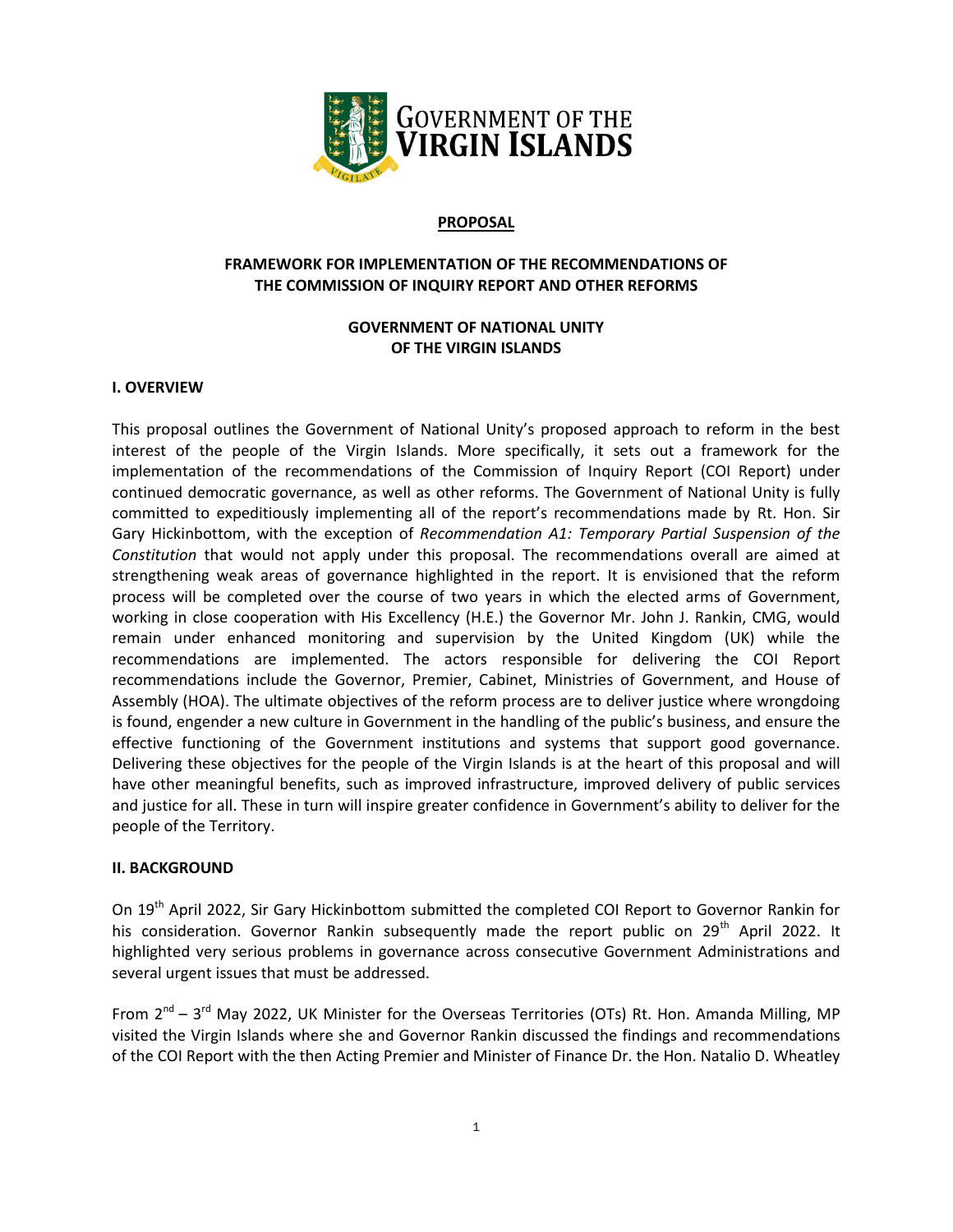and his Special Envoy Mr. Benito Wheatley, as well as representatives of the Opposition parties in the HOA, who included the Leader of the Opposition and Representative of the Eighth District Hon. Marlon Penn (National Democratic Party), Representative of the Second District Hon. Melvin "Mitch" Turnbull (Progressive Virgin Islands Movement) and Third District Representative Hon. Julian Frazer (Progressives United); Attorney General Hon. Dawn Smith; and other stakeholders from civil society and the private sector.

In their respective meetings with the then Acting Premier and representatives of the Opposition parties, Minister Milling and Governor Rankin raised serious concerns about the governance issues identified in the report. In response, the then Acting Premier acknowledged the findings of the report, which involved the immediate past and prior Government Administrations. He expressed the urgent need for reform and a change of culture in Government to place the Territory on a new development trajectory. However, he confirmed that he did not support the implementation of the report's recommendation to partially suspend the constitution (i.e., Recommendation A1) and was confident governance could be improved under continued democratic governance. The then Acting Premier also confirmed that he was in full agreement with the recommended audits, investigations and fundamental institutional reforms contained in the COI Report.

Notably, on  $6<sup>th</sup>$  May 2022, the then Acting Premier moved a motion in the HOA for a vote of no confidence in the then Premier and Minister of Finance, Hon. Andrew A. Fahie. The successful vote was unanimous. Governor Rankin subsequently swore in Dr. the Hon. Natalio D. Wheatley as Premier of the Virgin Islands and Head of the Government of National Unity comprised of Members of three of the major political parties represented in the HOA. At the swearing in ceremony, Premier Wheatley pledged to lead with honesty and integrity and to champion reform. He stated that the top priority of the Government of National Unity is the implementation of the recommendations of the COI Report, except Recommendation A1. The public has welcomed the Governor's appointment of a Government of National Unity, which provides political stability and offers the elected arms of Government an opportunity to demonstrate a change in political culture and the ability to implement the recommendations of the COI Report.

# **III. ROLES AND RESPONSIBILITIES FOR REFORM**

The responsibility for delivering reform will be shared by the Governor, Premier, Cabinet, Ministries of Government, and HOA as the main actors in the process. Their respective roles are described below.

#### **Governor**

The Governor, in partnership with the Premier, will be responsible for monitoring the overall implementation of the COI Report recommendations and the Government's work programme and implementation timetable over a two-year period. The Governor will also lead implementation of the COI Report recommendations in his areas of constitutional responsibility.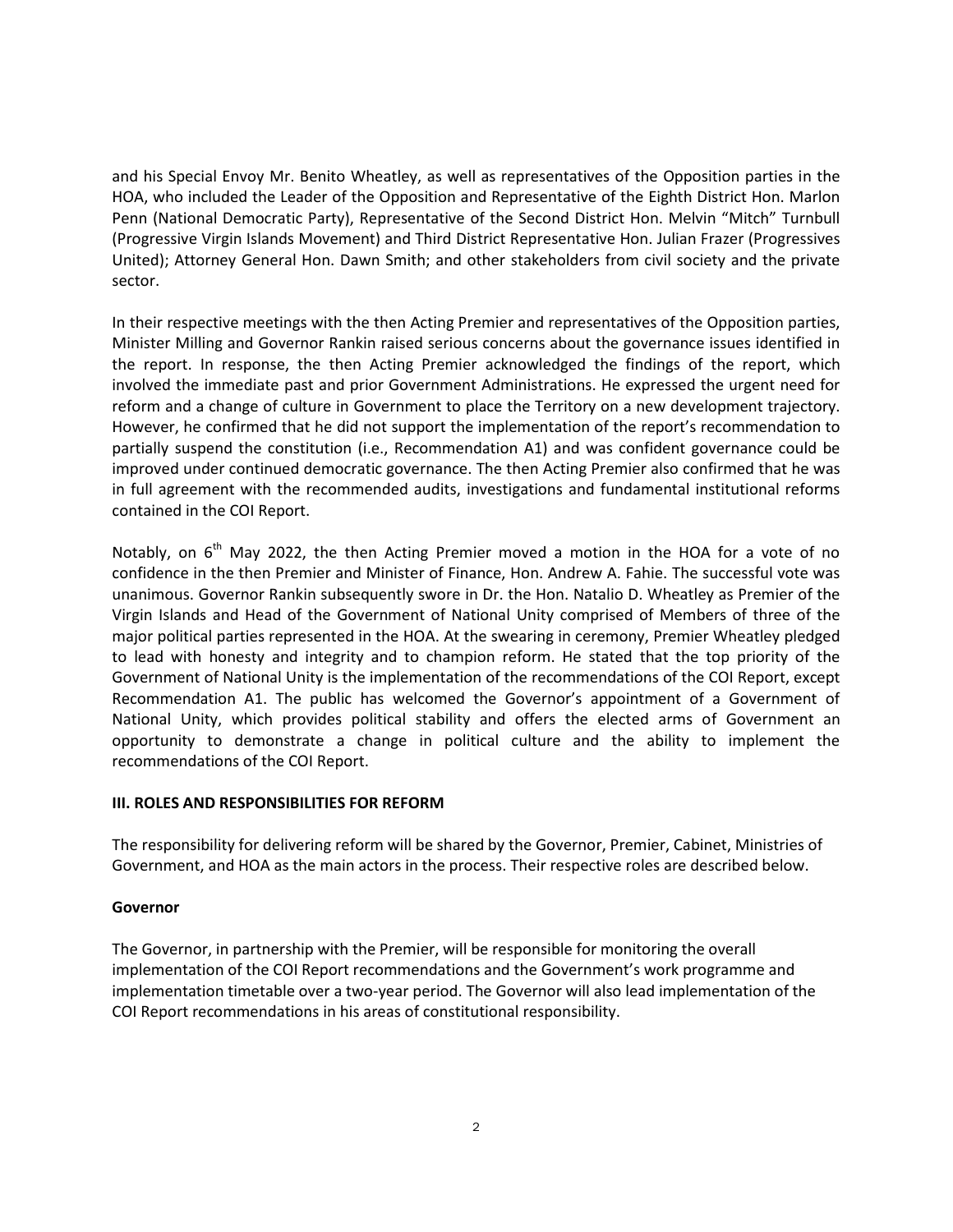### **Premier**

The Premier will be responsible for the implementation of the recommendations of the COI Report in his areas of constitutional responsibility through engagement with the Governor and coordination of the Ministers of Government. The Premier will also ensure that all agencies and departments in these areas provide full support to the Governor in the implementation of recommendations in the Governor's areas of constitutional responsibility. As the Leader of Government business in the HOA, the Premier will drive the legislative agenda regarding reform.

# **Cabinet**

The Cabinet will be responsible for agreeing and passing policies necessary to implement reforms. The Cabinet recognises that implementation of the reforms will require prioritisation and allocation of resources, as well as legislative changes, and fully commits to using its powers to achieve this. In line with the new culture in Government, with immediate effect, the Cabinet will ensure:

- full cooperation with all audits, investigations and reviews in the COI Report recommendations;
- that immediate appropriate action is taken in response to any findings of wrongdoing or misgovernance which might emerge from the audits and investigations conducted as a result of the COI Report recommendations;
- that Cabinet and its members will express full public support for implementation of individual COI Report recommendations, and the overall reform programme;
- tender waivers are only agreed in exceptional, unavoidable cases, and which must be explained publicly;
- members of the Cabinet will not use ministerial discretion to override or circumvent agreed policies or laws;
- support for the broadest possible participation from across Virgin Islands society in the Constitutional Review process; and
- members of Cabinet are committed to using the full term of the current HOA to work on the implementation of the COI Report recommendations without proposing early elections.

# **Ministries of Government**

Ministries will be responsible for implementing the reform policies agreed by Cabinet.

# **HOA**

The HOA will be responsible for passing all relevant legislation necessary for delivering reforms. Members will amend the Standing Orders as required to achieve this objective.

#### **IV. FRAMEWORK**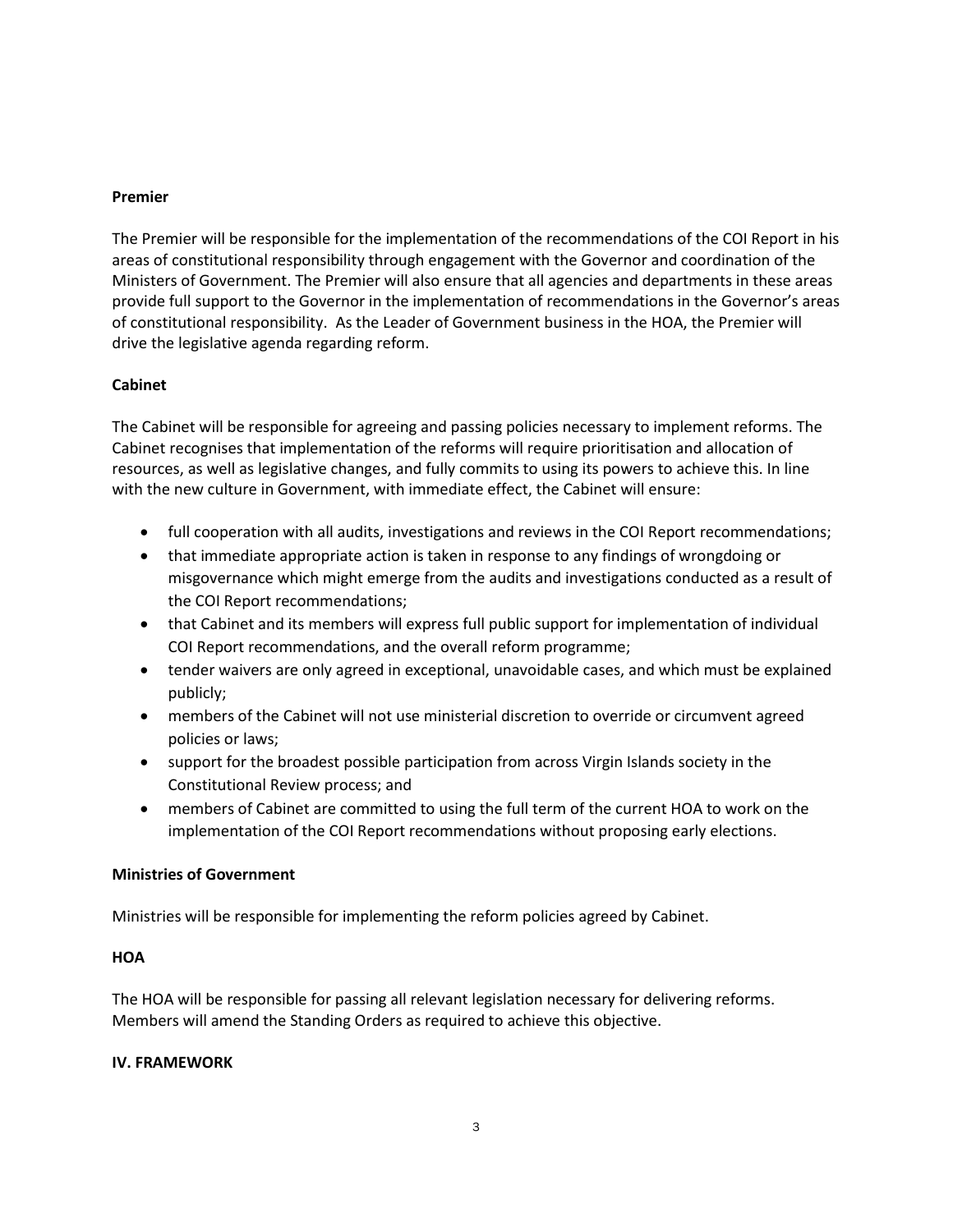The Government of National Unity proposes a framework for implementation of the recommendations of the COI Report, and other important reforms, under continued democratic governance. The framework features enhanced monitoring and supervision of the elected arms of Government by the United Kingdom, as well as enhanced cooperation between the elected arms of Government and the Governor. The elements of this framework are as follows:

# **Enhanced Monitoring**

- Submission of monthly delivery reports by each Ministry and their departments for review by the Governor and Premier and their bilateral consultation on progress.
- Submission of quarterly updates by all statutory boards to the Premier and Governor for review.
- Submission of written quarterly reports from all individuals leading reviews, investigations, and audits arising from the COI Report recommendations to the Governor. These will include evaluation of progress made and level of cooperation encountered.

# **Enhanced Supervision**

- Mandatory pre-review by the Governor of any contract worth \$100,000 or more which the Government wishes to enter into before a contractual commitment is made, until further legislative amendments and constitutional changes are made in relation to public financial management.
- Mandatory pre-review by the Governor of any intended sale or distribution of Crown Land before the transaction takes place, until further legislative amendments and constitutional changes are made in relation to the disposal of Crown Land.

# **Enhanced Cooperation**

- Enhanced cooperation between the Premier's Office and Governor's Office through the establishment of an implementation unit by the Government to support the delivery of the COI Report recommendations.
- Monthly tripartite policy dialogue meetings between each Minister of Government, joined by the Premier, and their Permanent Secretaries, with the Governor.
- Enhanced cooperation between the Governor, Cabinet Ministers, Attorney General and Cabinet Secretary in the preparation of Cabinet papers related to reform through the early circulation of draft Cabinet papers and pre-discussions before official submission of Cabinet Papers for Cabinet's consideration.

# **V. IMPLEMENTATION OF COI REPORT RECOMMENDATIONS**

The Government of National Unity is fully committed to expeditiously implementing all of the recommendations of the COI Report, with the exception of *Recommendation A1: Temporary Partial*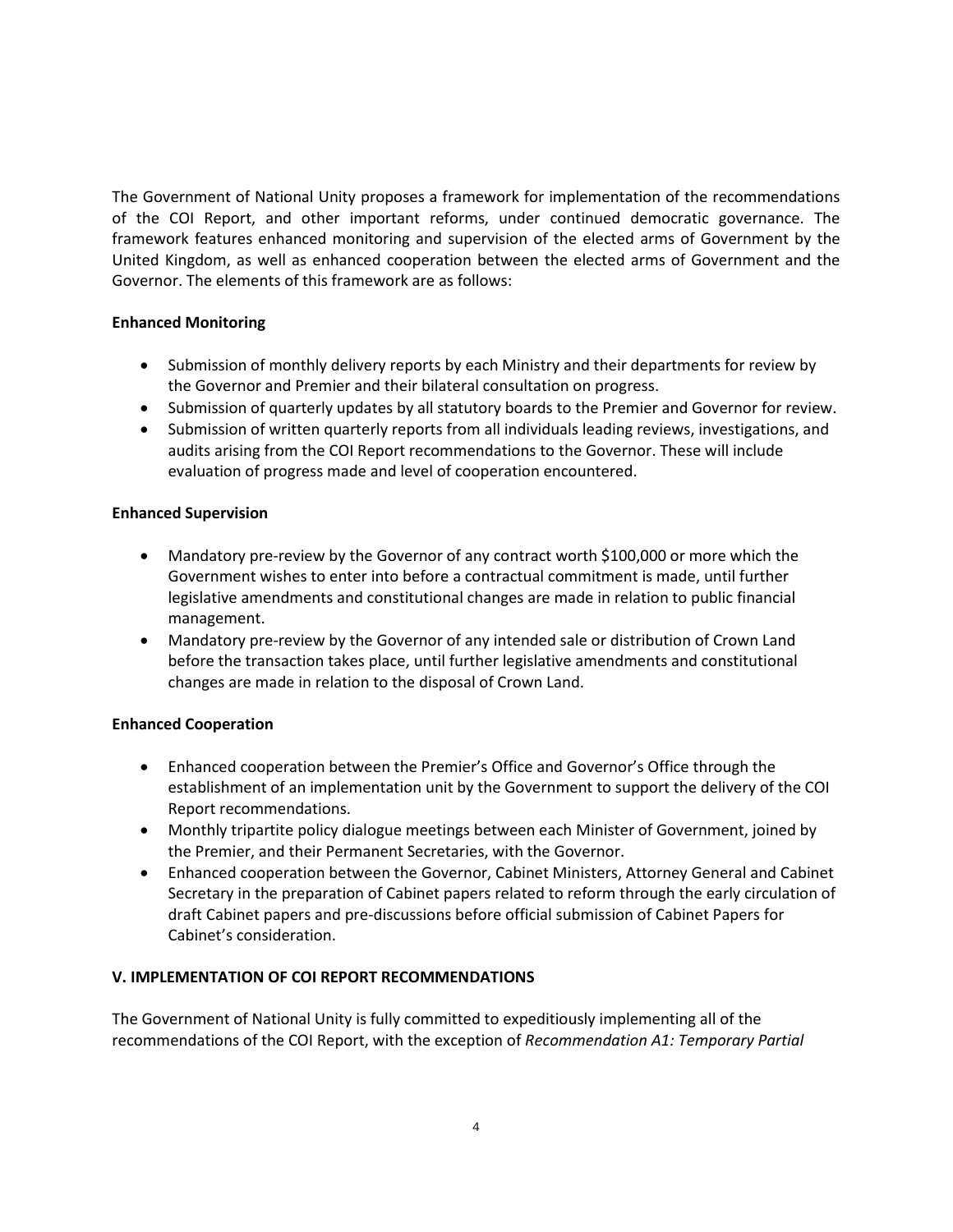# *Suspension of the Constitution* that will not apply under this proposal. The Government proposes to implement the recommendations of the COI Report as follows: **(Constitutional Review)**

### *Recommendation A2*

 Cabinet proposes a revised Constitutional Review committee. Final membership to be jointly agreed by the Governor and Premier.

# **Deadline: 30th June 2022**

- Constitutional Review Committee presents draft Terms of Reference to the Premier and Governor for joint sign-off. The Terms of Reference should consider, among other things:
	- i. the aspirations of the people of the Virgin Islands;
	- ii. how the executive ministerial government can be held to account in the HOA (e.g. by some different structure, number and/or configuration of seats) and/or in other ways;
	- iii. whether the current constitutional pillars of governance are sufficient, and in any event how those independent institutions can be effective;
	- iv. the powers that need to be reserved to the Governor, and how issues as to the exercise of devolved and reserved powers respectively, when they arise, are to be resolved;
	- v. a mechanism for the transfer of reserved powers to the devolved Virgin Islands' Government in the future, without a further change to the Constitution being required;
	- vi. whether there should be a regime in relation to election expenses in the form of a requirement on election candidates to submit a breakdown of expenses including donations above a specific sum and/or a cap on such expenses;
	- vii. whether statutory boards should be embedded in the Constitution and, if so, whether there should be a Statutory Boards Commission;
	- viii. whether the term "Government of the Virgin Islands" is intended to encompass statutory bodies;
	- ix. whether the Speaker should continue to be a political appointment, or whether he or she, even if elected, should be independent of the political parties; and
	- x. without prejudice to earlier legislative action, clarification of the circumstances in which persons seeking election to the House of Assembly who contract with the Government of the Virgin Islands (either personally or through a dba, a partnership or a company with which he or she is associated), need to declare an interest, how such a declaration should be made, and the consequences of him or her not doing so.

# **Deadline: 31st July 2022**

Constitutional Review Commission presents final report to the Premier and Governor.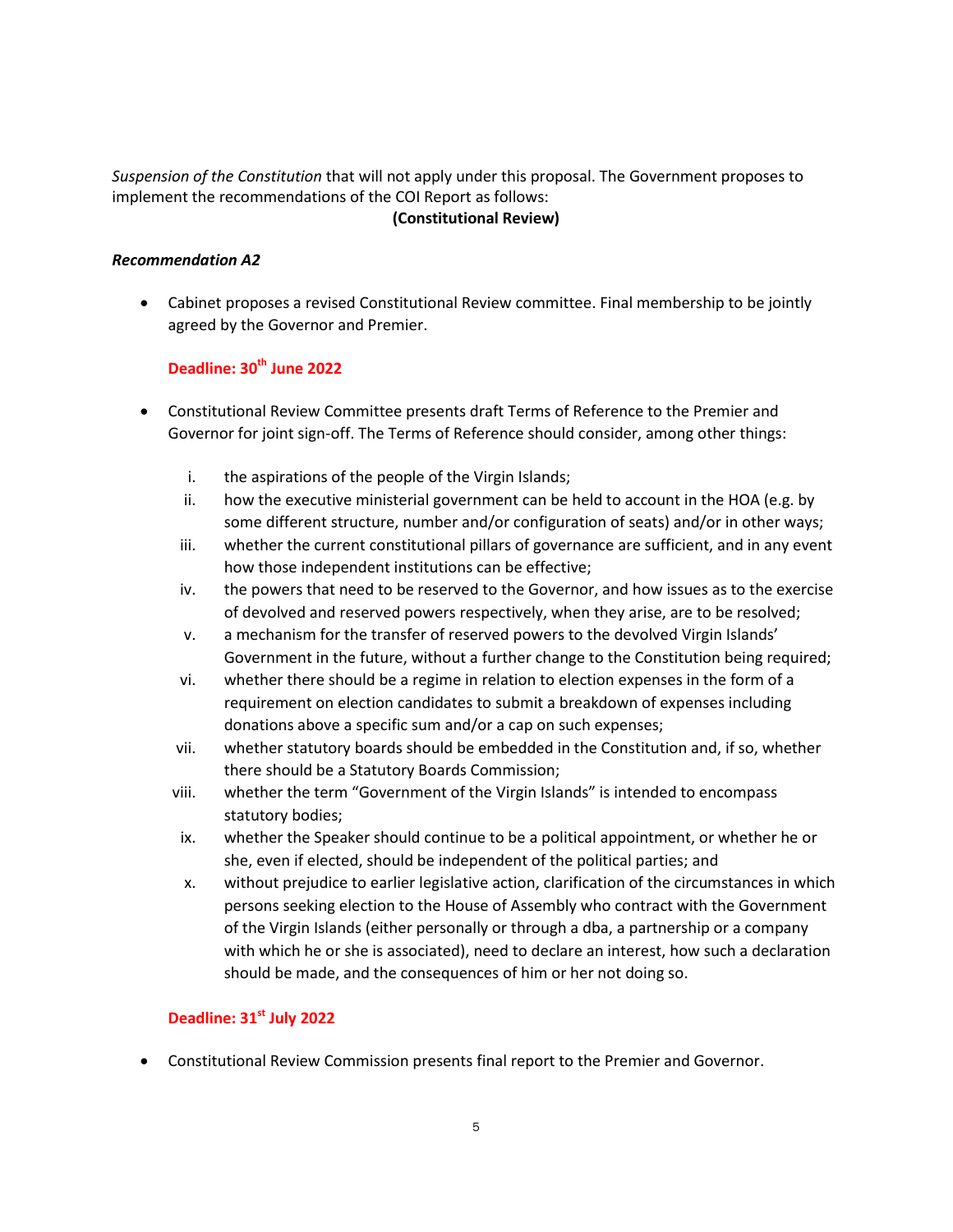#### **Deadline: 30th June 2023**

#### **(Curtailment of Open-Ended Discretion)**

#### *Recommendation A3*

 The Governor commissions an independent review of discretionary powers held by Ministers of Government and Cabinet, with a view to removing the powers where they are unnecessary; or, where they are considered necessary, ensuring they are exercised in accordance with clearly expressed and published guidelines. The review will be conducted by a senior Virgin Islands lawyer or retired Virgin Islands/Eastern Caribbean judge. The completed report will be presented to the Governor and Premier.

# **Start date: 1st July 2022**

# **Completion date: 31st October 2022**

HOA legislates in accordance with the review's recommendations.

**Deadline: 31st December 2022**

#### **(Audits and Investigations)**

#### *Recommendation A4*

 The Governor oversees review of all areas of government by the Auditor General, together with other independent persons or bodies instructed by her to assist.

### **Start date: 1st July 2022**

 The Auditor General provides an initial report preparing a timetable for audit of appropriate areas to the Governor.

# **Deadline: 1 st June 2022**

 The Governor establishes one or more independent unit(s) to conduct investigations, as directed by the Auditor General, and to be responsible for taking steps to secure money, land or other assets pending criminal and/or civil confiscation and/or recovery proceedings, if appropriate. They should also be responsible for civil recovery.

**Deadline: The Governor will be advised by the Auditor General.**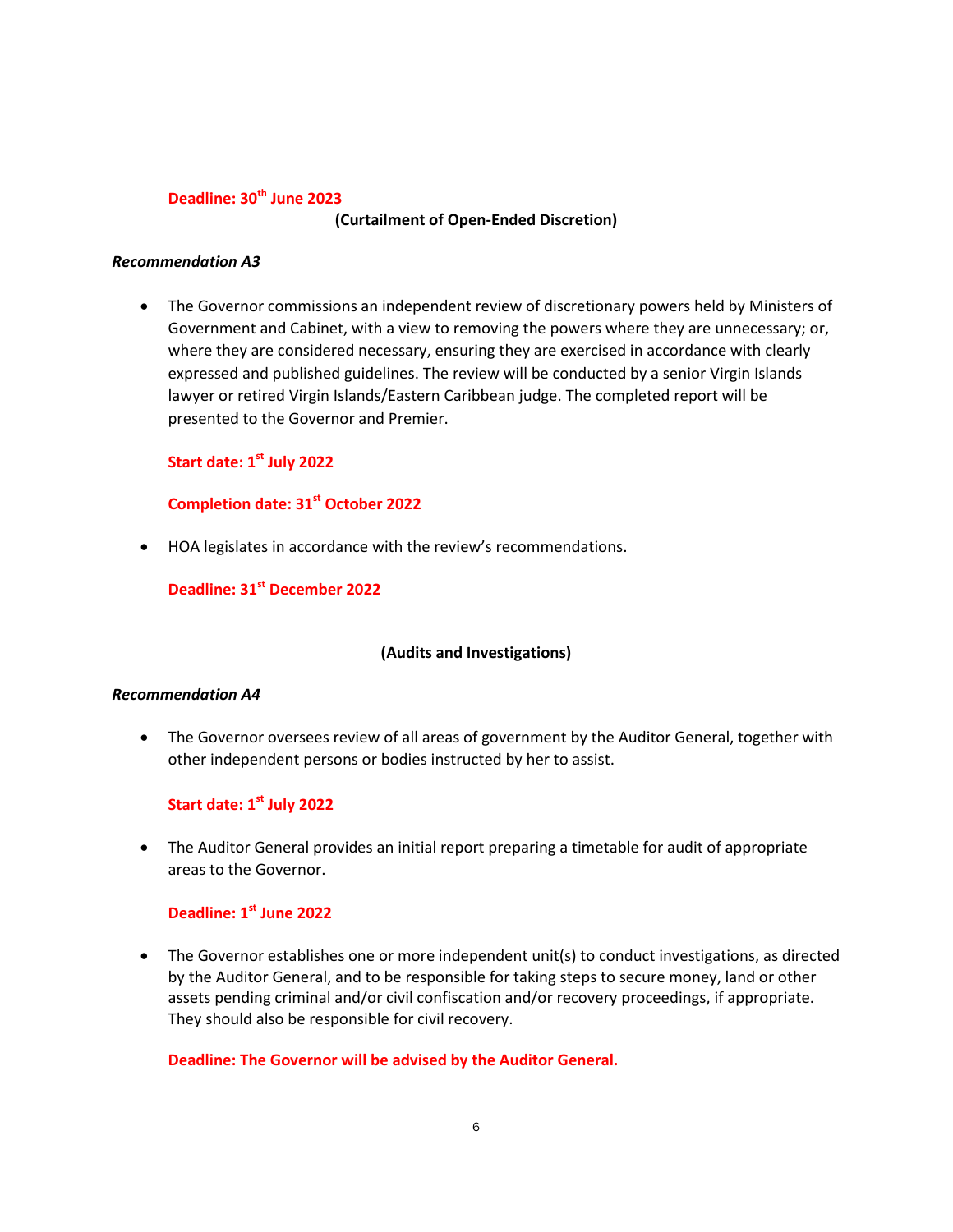HOA amends the Audit Act 2003 so as to make a failure on the part of any person to cooperate with the Auditor General or otherwise impede her work a criminal offence, as set out in *Recommendation B16*.

# **Deadline: 31st July 2022**

 The Governor amends the Public Service Code, and the Service Commission Regulations as required, to make the failure to cooperate with the Office of the Auditor General or Internal Audit Department by any public officer or employee of a statutory board, an act of gross misconduct that carries a stiff penalty, as set out in *Recommendation B17*.

### **Deadline: 31st July 2022**

• The Cabinet supports the audits and investigations identified by the Auditor General, or some other independent person or body instructed by her, those identified in the COI Report recommendations, and those that subsequently arise from that work. These include the following:

#### *Recommendation B12*

• The Auditor General, or some other independent person or body instructed by her, immediately proceeds with a full audit of all grants made by HOA Members, Government Ministries, and Government Ministers over the last three years, including applications which have not been granted. The Auditor General will present the completed audit report to the Governor.

# **Deadline: 31st December 2022**

#### *Recommendation B13*

• The Auditor General, or some other independent person or body instructed by her, immediately proceeds with a full audit of all COVID-19 Assistance Programmes, including the Transportation Programme; Micro, Small and Medium Enterprises (MSME) Programme; the Farmer and Fisherfolk Programme; and the Daycares, Schools and Religious Organisations Programme. The Auditor General will present the completed audit report to the Governor.

# **Deadline: 31st March 2023**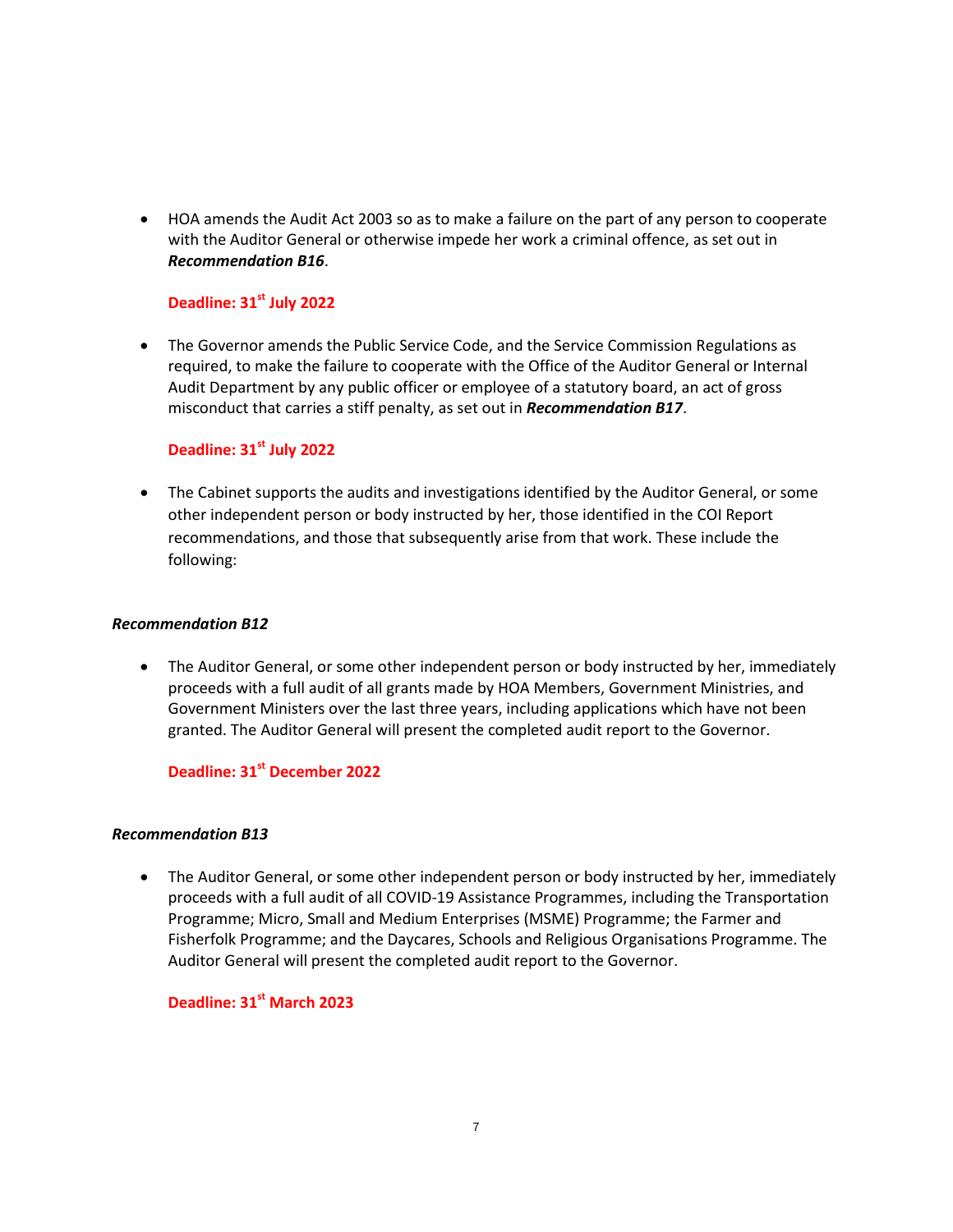#### *Recommendation B14*

• The Governor orders a criminal investigation into whether the Premier's Office obstructed the Director of the Internal Audit Department in carrying out an audit of the COVID-19 Assistance Programmes.

**Referral date: 12th May 2022**

# *Recommendation B15*

• The Governor orders an investigation into whether the Premier's Office obstructed the Auditor General in carrying out an audit of the COVID-19 Assistance Programmes.

# **Deadline: 30th June 2022**

### *Recommendation B18*

 The Auditor General, or some other independent person or body instructed by her, performs a full audit of all contracts in respect of major projects (i.e. projects valued at over \$100,000, even if they have been the subject of contract splitting or sequential contracts) considered by Cabinet (or, if not considered by Cabinet, considered and approved by a Minister) over the last three years. The Auditor General will present the completed audit report to the Governor.

# **Deadline: 31st May 2023**

#### *Recommendation B20*

 The Governor refers the Sea Cows Bay Harbour Development Project to the appropriate authorities to consider a criminal investigation and an investigation in relation to the recovery of public money expended.

# **Referral date: 12th May 2022**

 The Governor refers the Virgin Islands Neighbourhood Partnership Project to the appropriate authorities to consider a criminal investigation and an investigation in relation to the recovery of public money expended.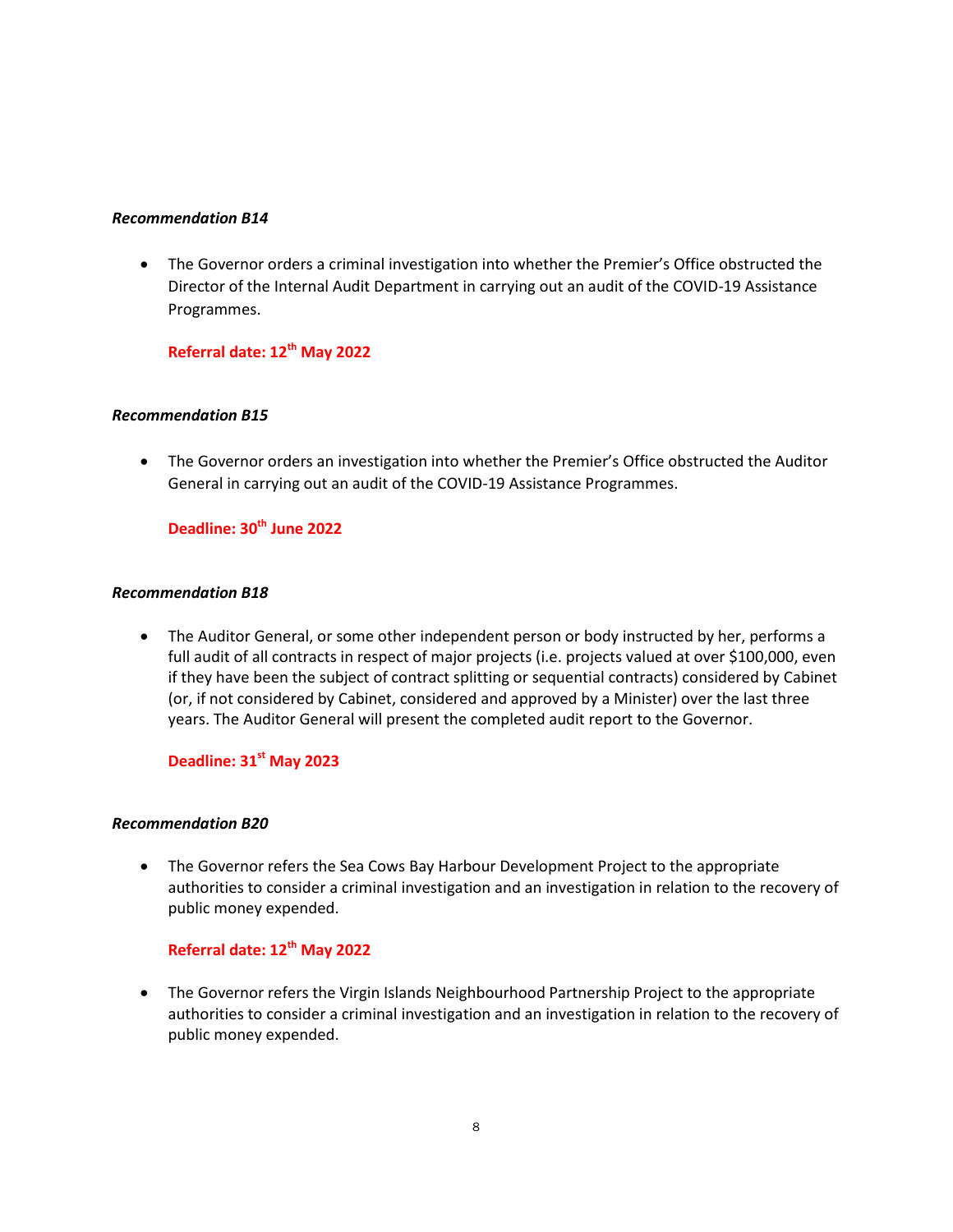# **Referral date: 12th May 2022**

#### *Recommendation B21*

• The responsible authorities continue the criminal investigation into the Elmore Stoutt High School Perimeter Wall Project.

#### **Deadline: Ongoing**

The responsible authorities continue the criminal investigation into the BVI Airways project.

**Deadline: Ongoing**

#### *Recommendation B22*

 The Auditor General, or some other independent person or body instructed by her, performs a full audit of government contracts with Claude Skelton Cline since 2019. The Auditor General will present the completed audit report to the Governor.

# **Deadline: 31st December 2022**

#### *Recommendation B23*

• The Auditor General, or some other independent person or body instructed by her, performs a full audit of the government contracts with EZ Shipping concerning the provision of radar barges since 2019. The Auditor General will present the completed audit report to the Governor.

# **Deadline: 30th November 2022**

### *Recommendation B31*

 The Auditor General, or some other independent person or body instructed by her, performs a full audit of all disposals of Crown Land, whether outright, by lease or otherwise, over the last three years. The Auditor General will present the completed audit report to the Governor.

**Deadline: 31st January 2023**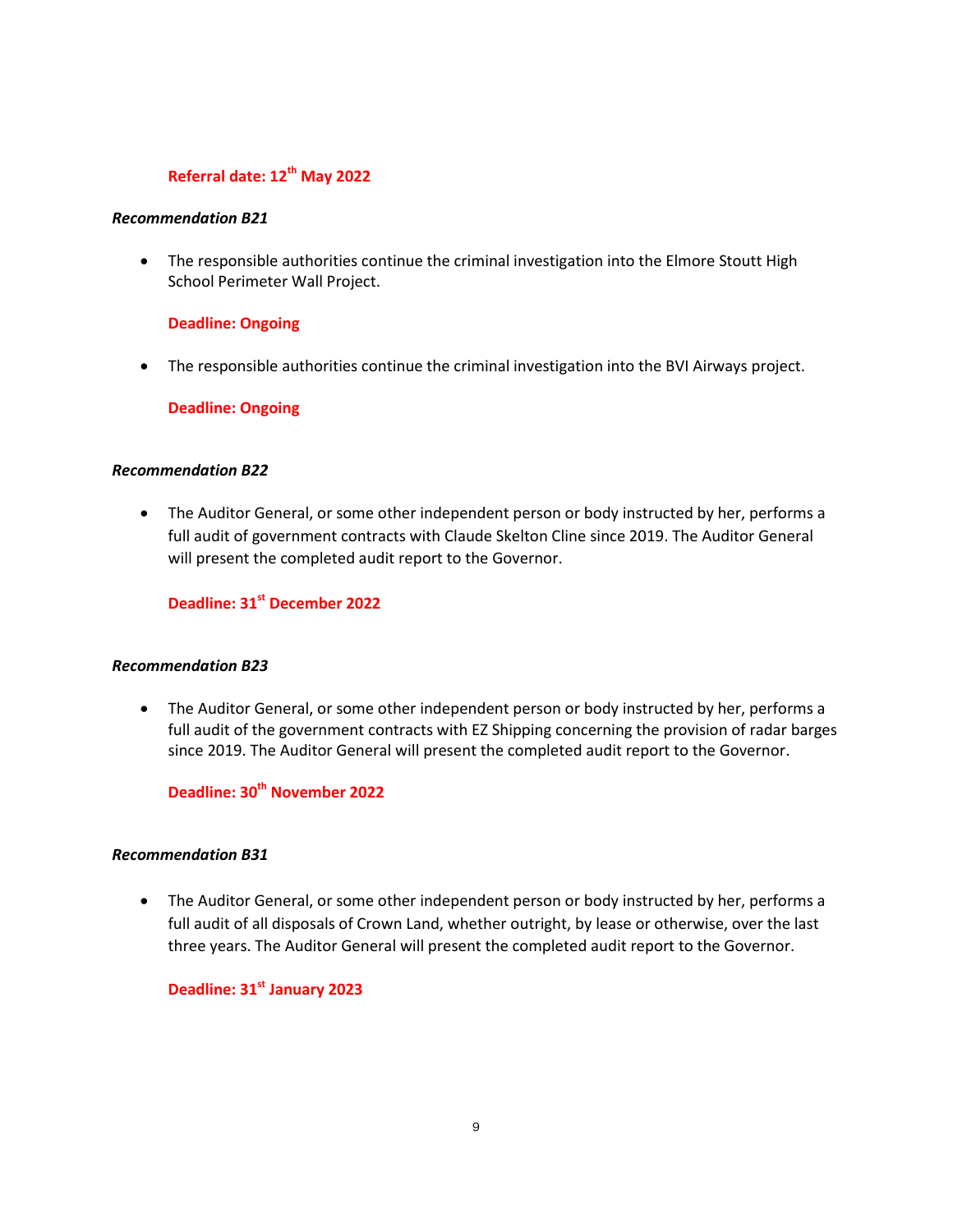#### *Recommendation B32*

 The Governor refers the disposal of Parcel 310 of Block 2938B, Road Town Registration Section, to the appropriate authorities for consideration of whether a criminal investigation and/or investigations in relation to the recovery of the public money expended should be made having regard to: (i) all the available evidence including the information provided to the COI; and (ii) the dual evidential and public interest tests.

# **Referral date: 12th May 2022**

#### *Recommendation B34*

• The Auditor General, or some other independent person or body instructed by her, performs an audit of all applications for grants of residency and belongership status under the Fast Track scheme. The Auditor General will present the completed audit report to the Governor.

# **Deadline: 30th June 2023**

#### *Recommendation B40*

 The Governor orders an investigation into corruption within HM Customs by the Royal Virgin Islands Police Force.

# **Referral date: 12th May 2022**

 Cabinet approves joint responsibility between the relevant government agencies and the Royal Virgin Islands Police Force for security of all ports, including airports, under the command of the Force, until security concerns are effectively addressed and new constitutional and legal arrangements have been considered.

# **Deadline: 30 th June 2022**

#### **(Commission of Inquiry Methodology Process)**

#### *Recommendation B1*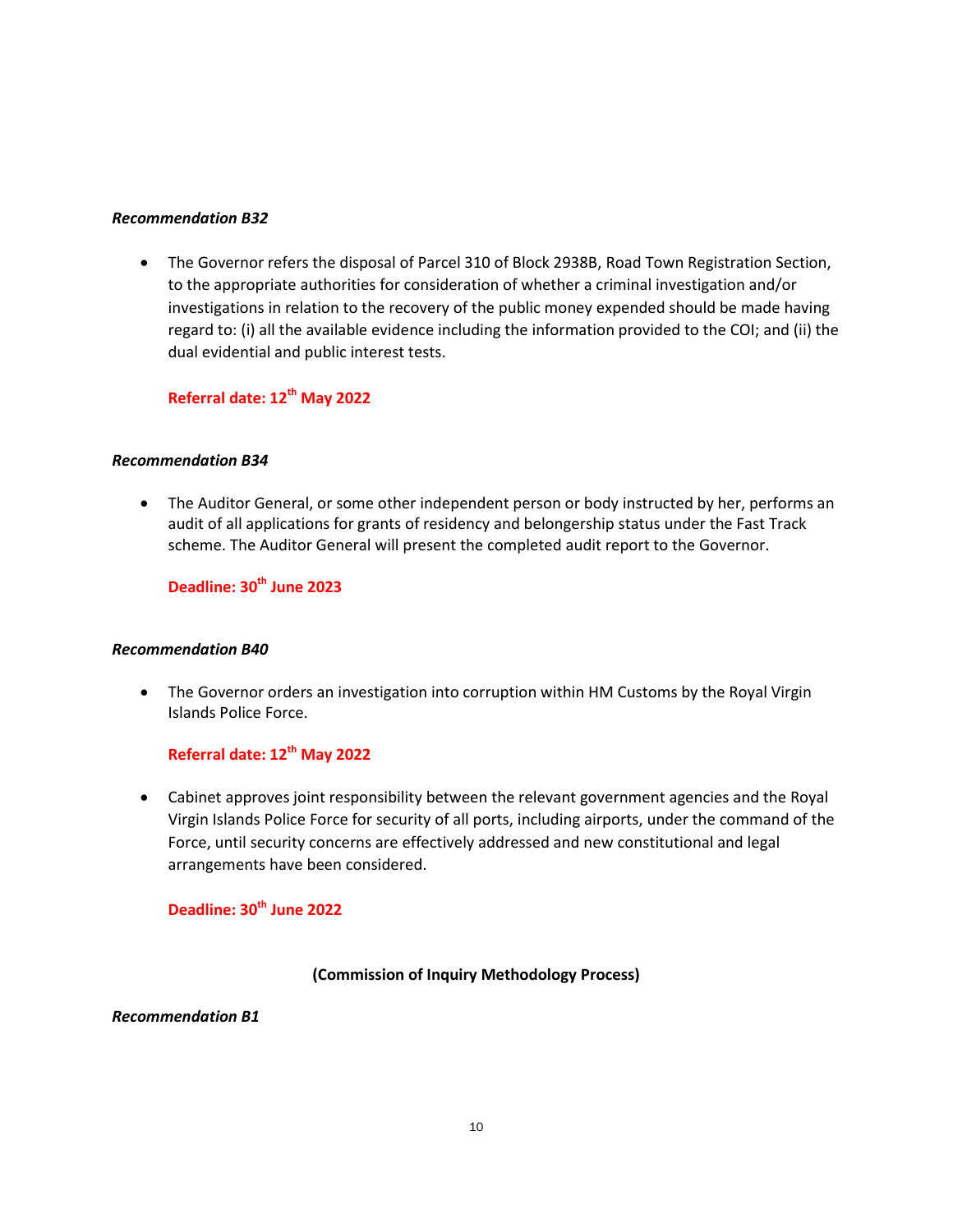Cabinet appoints a suitable reviewer, such as a retired Virgin Islands/Eastern Caribbean judge, to review the Commissions of Inquiry Act 1880 with a remit to make recommendations designed to improve the conduct of Commissions of Inquiry in the Virgin Islands and bring the Act into line with modern practices adopted by other Common Law jurisdictions. Appointment subject to joint agreement by the Premier and Governor. Completed report to be submitted to the Governor and Premier.

# **Start date: 1st September 2022**

#### **Completion date: February 2023**

• Subject to agreement by the Governor and Premier, Cabinet amends the Commission of Inquiry Act in accordance with the recommendations of the review of the Act.

# **Deadline: 15th March 2023**

#### **(Elected Public Officials' Interests)**

#### *Recommendations B2, B3, B4 and B5*

 HOA makes the Register of Interests public under the existing arrangements, while a new system is designed and developed to cover both elected and public officials.

# **Deadline: 30th June 2022**

 HOA engages the Commonwealth Parliamentary Association (CPA) for assistance in designing a new system of registration of interests based on international best practices that will be accompanied by an implementation plan inclusive of costing for the introduction and maintenance of the new system.

# **Deadline: 30 th June 2022**

 HOA amends legislation to require each Member to declare his or her interest on time. Failure by a Member to declare his or her interest by the deadline, without a legitimate reason (e.g., incapacitation or serious medical emergency), would trigger automatic suspension for two sittings of the HOA and the withholding of the Member's salary, followed by the vacating of the Member's seat should no declaration be made by the end of the House's session.

# **Deadline: 30th June 2022**

 Pending the conclusion of action under recommendation B5, the Governor selects a suitable reviewer, such as a senior jurist, to review the practice of HOA Members contracting with the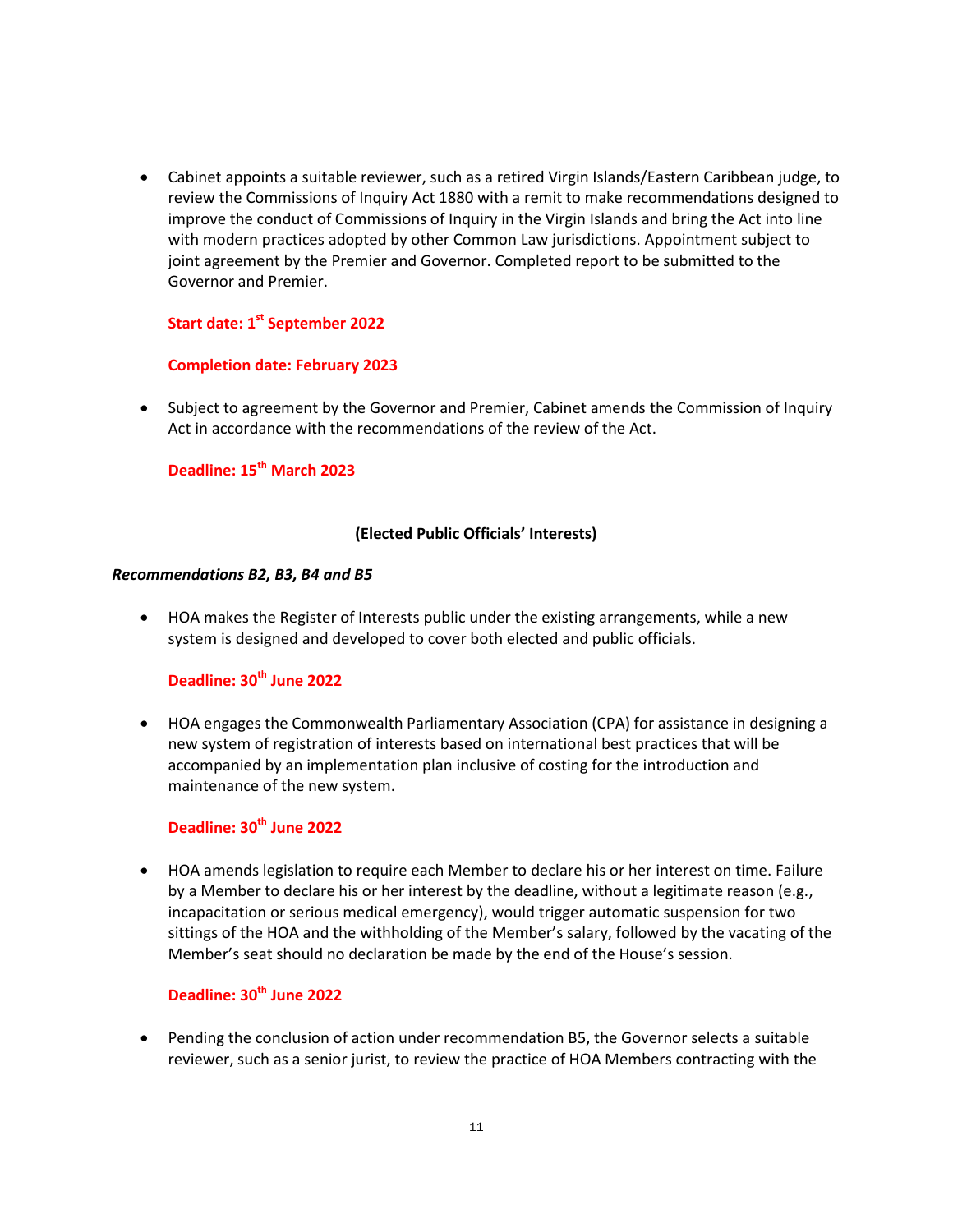Government, including statutory boards. Completed review to be presented to the Governor and Premier.

# **Start date: 31 st July 2022**

#### **Completion date: 31st December 2022**

 HOA passes legislation in accordance with the recommendations of the review of the practice of HOA Members contracting with the Government.

**Deadline: 28th February 2023**

#### *Recommendation B6*

 The Constitutional Review Commission includes in the Terms of Reference of the Constitutional Review whether the term "Government of the Virgin Islands" should encompass statutory bodies.

**Deadline: See Recommendation A2 (Constitutional Review) above.**

#### **(Assistance Grants)**

#### *Recommendations B7 and B10*

 The Governor, with the support of the Minister of Health and Social Development, oversees a wholesale review of the Virgin Islands welfare benefits and grants system, including HOA Members' Assistance Grants and Government Ministries' Assistance Grants, with a view to moving towards an open, transparent and single (or, at least, coherent) system of benefits, based on clearly expressed and published criteria without unnecessary discretionary powers. The Governor selects a suitable reviewer, in consultation with the Minister of Health and Social Development, such as a welfare benefits expert, to conduct the review. The review will also consider whether local district projects are of benefit to the society, and if so, by what expressed and published criteria such projects should be assessed for public assistance; what type of open and transparent process is required for the proper recording, assessment and monitoring of projects; and what mechanism should be established for the proper assessment and monitoring of the project, such as a panel of persons from the district community. The completed report will be presented to the Governor and Premier.

# **Start date: 30th June 2022**

# **Completion date: 30th November 2022**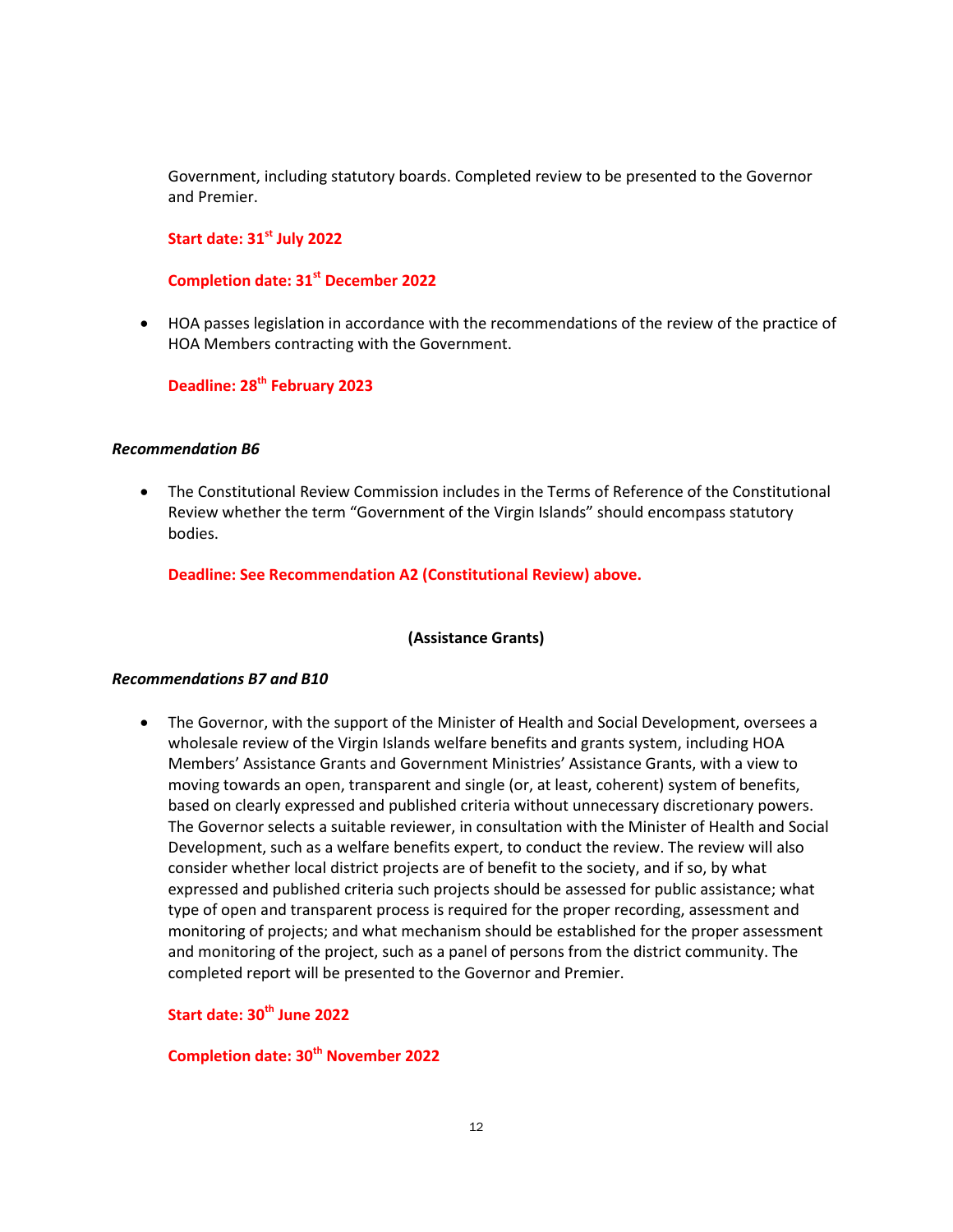HOA introduces legislation in accordance with the recommendations of the wholesale review of the Virgin Islands welfare benefits and grants system to remove unnecessary discretionary powers of Ministers to approve assistance grants in Ministries.

# **Deadline: 28th February 2023**

 The Governor and Premier pre-approve programme design, criteria and monitoring and evaluation framework of any Ministry assistance grant considered necessary by the wholesale review of the Virgin Islands welfare benefits and grants system.

# **Deadline: 24th March 2023**

#### *Recommendations B8 and B9*

 HOA and Ministry of Health and Social Development transition HOA Members' Assistance Grants and the Government Ministries' Assistance Grants to the Social Development Department, as set out in *Recommendation B8*. Ministry of Health and Social Development requests technical assistance to support transition.

**Deadline: 30th June 2022**

#### *Recommendation B11*

 Cabinet establishes a panel comprised of persons from civic society to review the scholarship/educational grants programme with a view to recommending clearly expressed and published criteria by which applicants are selected to ensure an open and transparent process and the proper recording, assessment and monitoring of the programme. The completed report will be presented to the Premier and Governor.

**Start: 30 th June 2022**

**Completion date: 31st October 2022**

#### **(Contracts)**

#### *Recommendation B19*

 HOA amends the Public Finance Management Act to require all government contracts other than major contracts, to contain a provision that there are no associated contracts which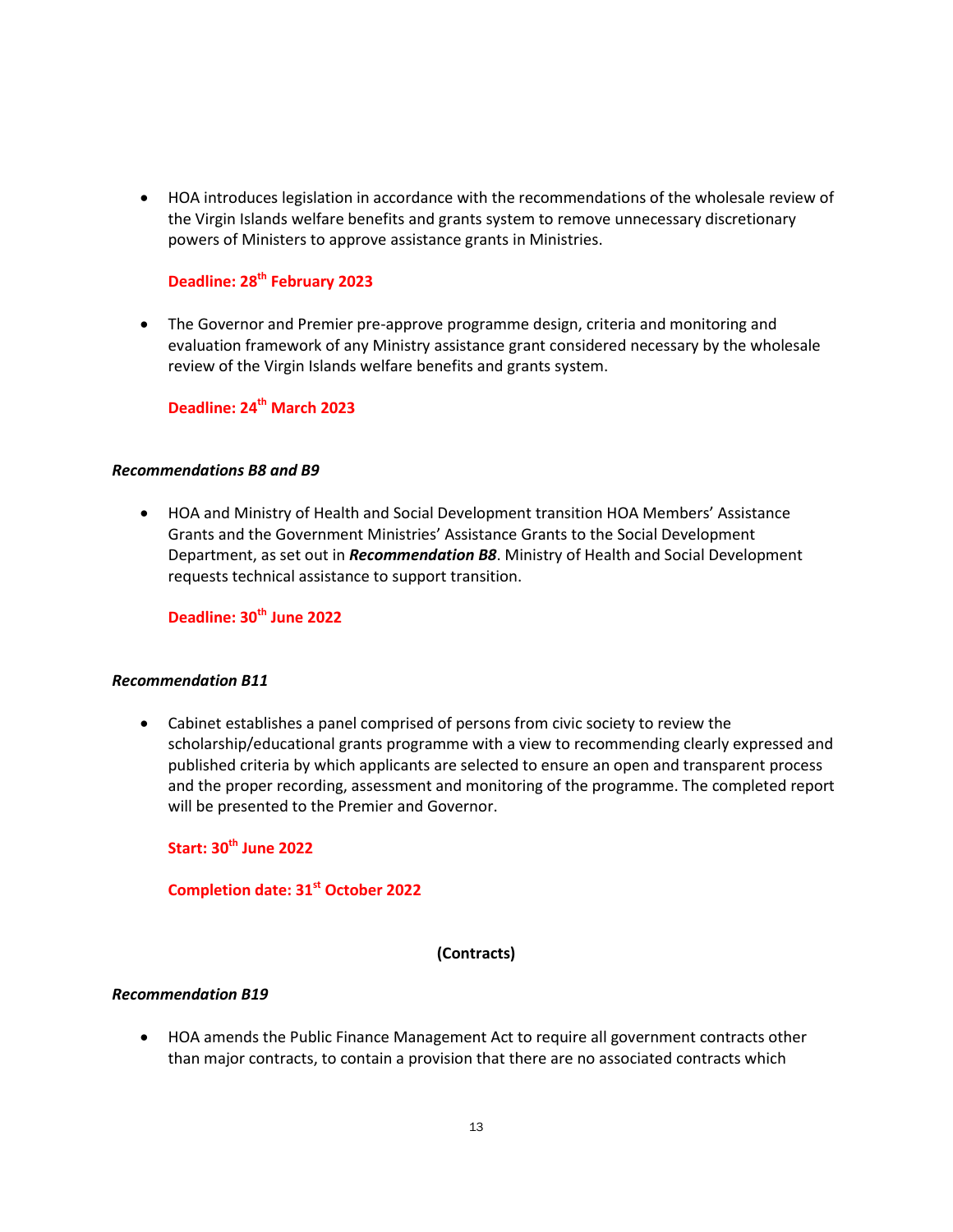together would trigger the open tender process for major contracts; and that all Cabinet Memoranda which proposes a tender waiver should be provided to the Director of the Internal Audit Department in advance so that that she can make observations to Cabinet as to the appropriateness of a waiver, compliance with the law (i.e. Procurement Act), and also instigate any audit of the project she considers fit.

### **Deadline: 31st July 2022**

 The Internal Audit Department conducts spot checks on non-major contracts to confirm conformity with the relevant provision(s) of the amended Public Finance Management Act as a complementary measure to the work that will be undertaken by the Contractor General once he or she is appointed.

**Deadline: To commence following the amendment of the Public Finance Management Act.**

 The Cabinet agrees a standing waiver to allow publication of the Cabinet documents relating to Memoranda proposing tender waiver.

**Deadline: 30th June 2022**

#### **(Statutory Boards)**

#### *Recommendations B24 and B28*

 Cabinet proposes a suitable reviewer, such as a senior public officer, to lead a review of all statutory boards to establish (i) the extent to which those boards are behind in their obligations to submit timely financial reports and audits; (ii) the extent to which those boards are applying policies intended to promote good governance such as a conflict of interest policy and a political interference policy; (iii) the extent to which those boards follow a due diligence policy; and (iv) what steps need to be taken to remedy any deficiencies and a timescale in which these steps should be accomplished. Appointment subject to approval by the Premier and the Governor. The completed report will be presented to the Premier and Governor.

#### **Start date: 31st July 2022**

### **Completion date: 31st December 2022**

#### *Recommendation B25*

 Cabinet proposes a senior jurist or reputable attorney to review the provisions under which statutory boards are established and maintained, and in particular, in respect of each, any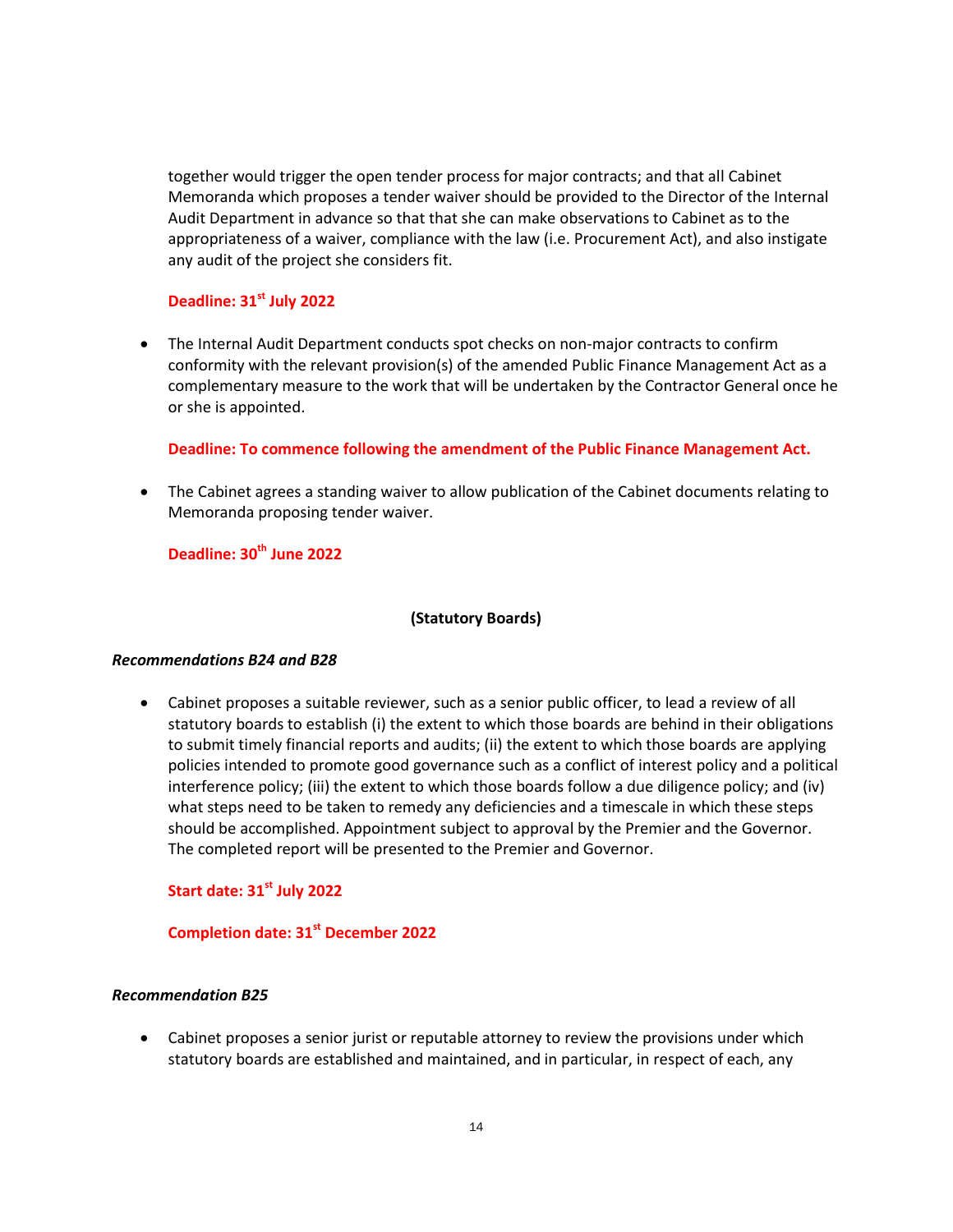powers that are exercised in respect of such boards by the executive government, with a view to identifying appropriate powers in statutory provision. The Premier and Governor jointly approve reviewer. The completed report will be submitted to the Premier and Governor.

# **Launch date: 1st September 2022**

**Completion date: 31st December 2022**

### *Recommendation B26*

 HOA passes a statutory boards' statute, incorporating the results of the review carried out under recommendation B25.

**Deadline 28th February 2023**

#### *Recommendation B27*

 The Constitutional Review Commission includes in the Terms of Reference of the Constitutional Review the creation of a Statutory Boards Commission.

**Deadline: See Recommendation A2 (Constitutional Review) above.**

#### *Recommendation B28*

 The Government publishes a protocol for the appointment and removal of statutory board members, as set out in *Recommendation B28*.

**Deadline: 1st July 2022**

#### *Recommendation B29*

 Prior to the entry into force of the protocol envisaged in *Recommendation B28*, the Government may make changes to the membership of statutory boards, in agreement with the Governor, where it is in the public interest to do so.

**Start date: 9th May 2022**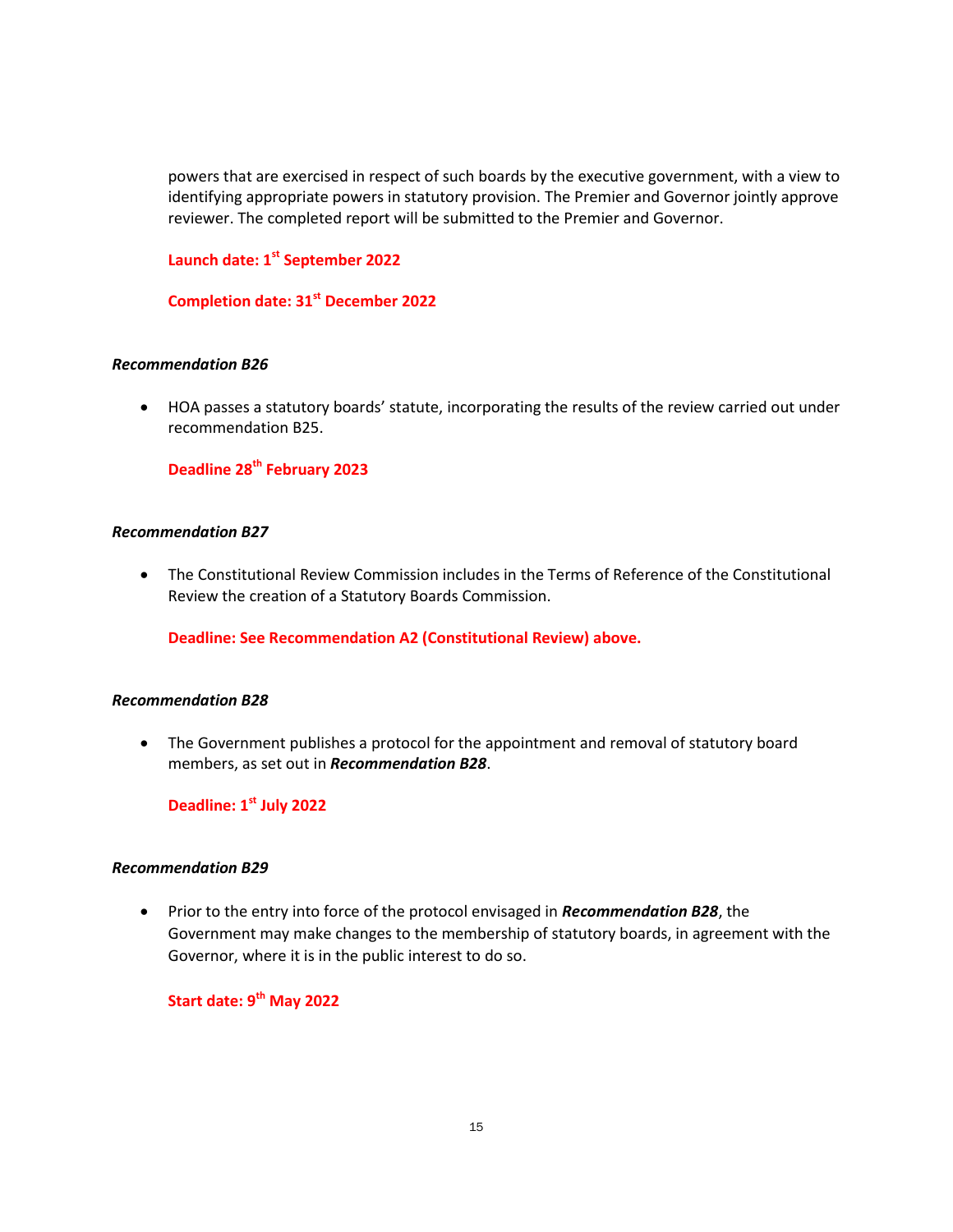The Governor appoints an independent investigator to examine whether any appointments to statutory boards made since 2019 should be revoked. Recommendations to be submitted to Cabinet.

**Start date: 30th June 2022**

# **Completion date: 31st December 2022**

#### **(Disposal of Crown Land)**

#### *Recommendations B30 and B31*

 The Governor, in consultation with the Premier, appoints a suitable reviewer, such as a senior public officer, to conduct a wholesale review of processes for the disposal of Crown Land, to ensure that such disposals are the subject of an open transparent process, and to consider the issues set out in *Recommendation B30*. The completed report will be presented to the Governor and the Premier.

# **Start date: 31st July 2022**

# **Completion date: 31st December 2022**

 HOA passes legislation in accordance with the recommendations of the review carried out under Recommendation B30.

# **Deadline: 28th February 2023**

#### **(Residence and Belonger Status)**

#### *Recommendation B33*

 Cabinet proposes a suitable reviewer, such as a senior public officer, to lead a review of the existing policy and processes for granting residency and belongership status, including the open discretion by Cabinet to grant such statuses, and the length of residence required for belongership, among other things. Appointment subject to joint approval by the Premier and Governor. The completed report will be presented to the Premier and Governor.

### **Start date: 1st September 2022**

# **Completion date: 30 th November 2022**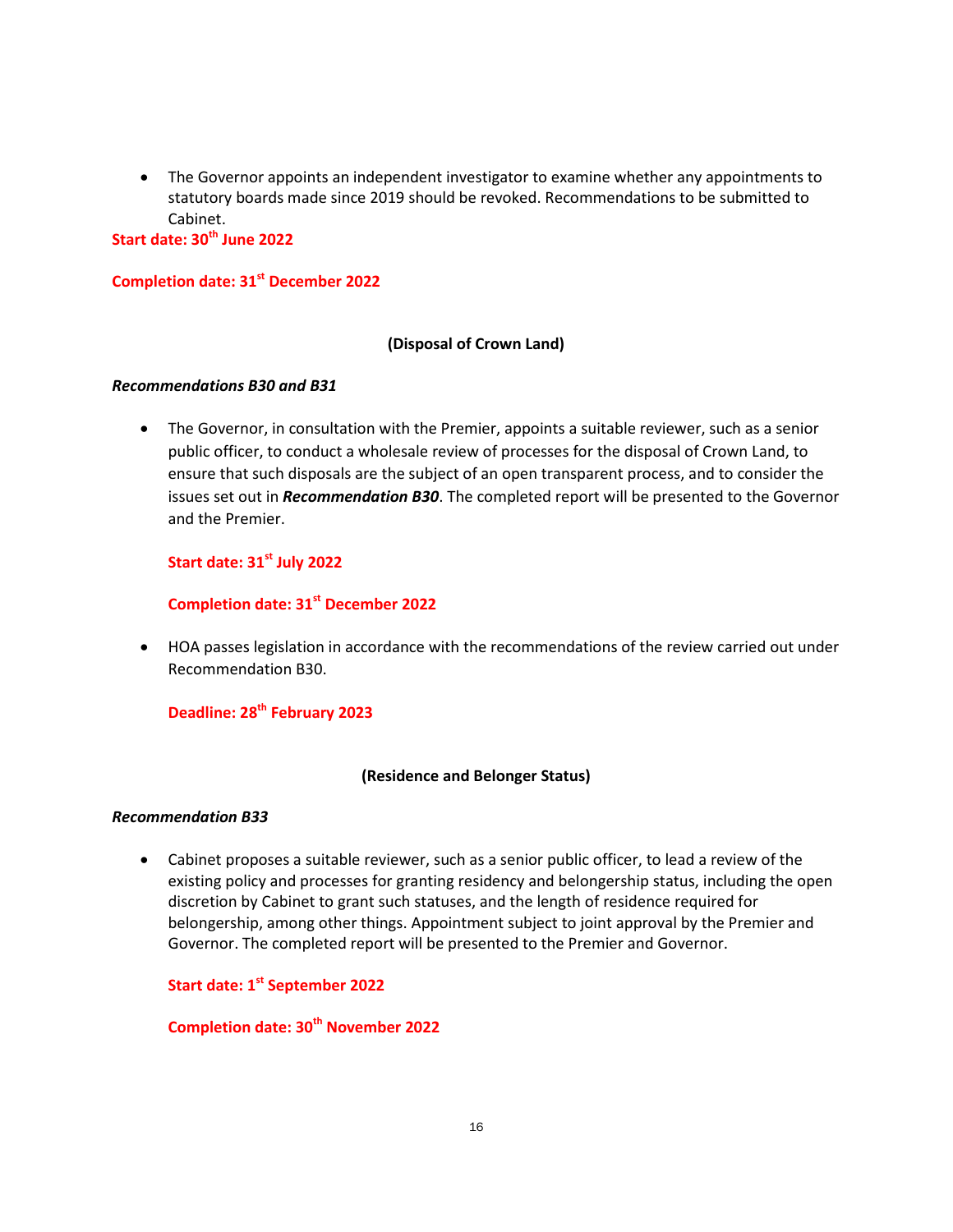Cabinet approves and enacts recommendations of the public officer-led review under *Recommendation B33*.

### **Deadline: 31st January 2023**

 Cabinet commits to follow existing legislation on residency threshold (minimum of 10 years), pending completion of the review under *Recommendation B33*.

# **Start Date: 1st June 2022**

### **(Public Service)**

### *Recommendations B35*

 The Governor develops a revised Public Service Transformation Programme and implementation schedule for reform of the Public Service.

### **Deadline: Ongoing**

#### *Recommendation B36*

The Governor finalizes the Public Service Management Code.

# **31st July 2022**

 HOA introduces the Public Service Management Act to incorporate the new Public Service Management Code.

# **31st March 2023**

#### *Recommendation B37*

 The Governor oversees the Department of Human Resources' coordination of expenditure on the training of public officers.

#### **Deadline: Ongoing**

### **(Law Enforcement and Justice)**

#### *Recommendation B38*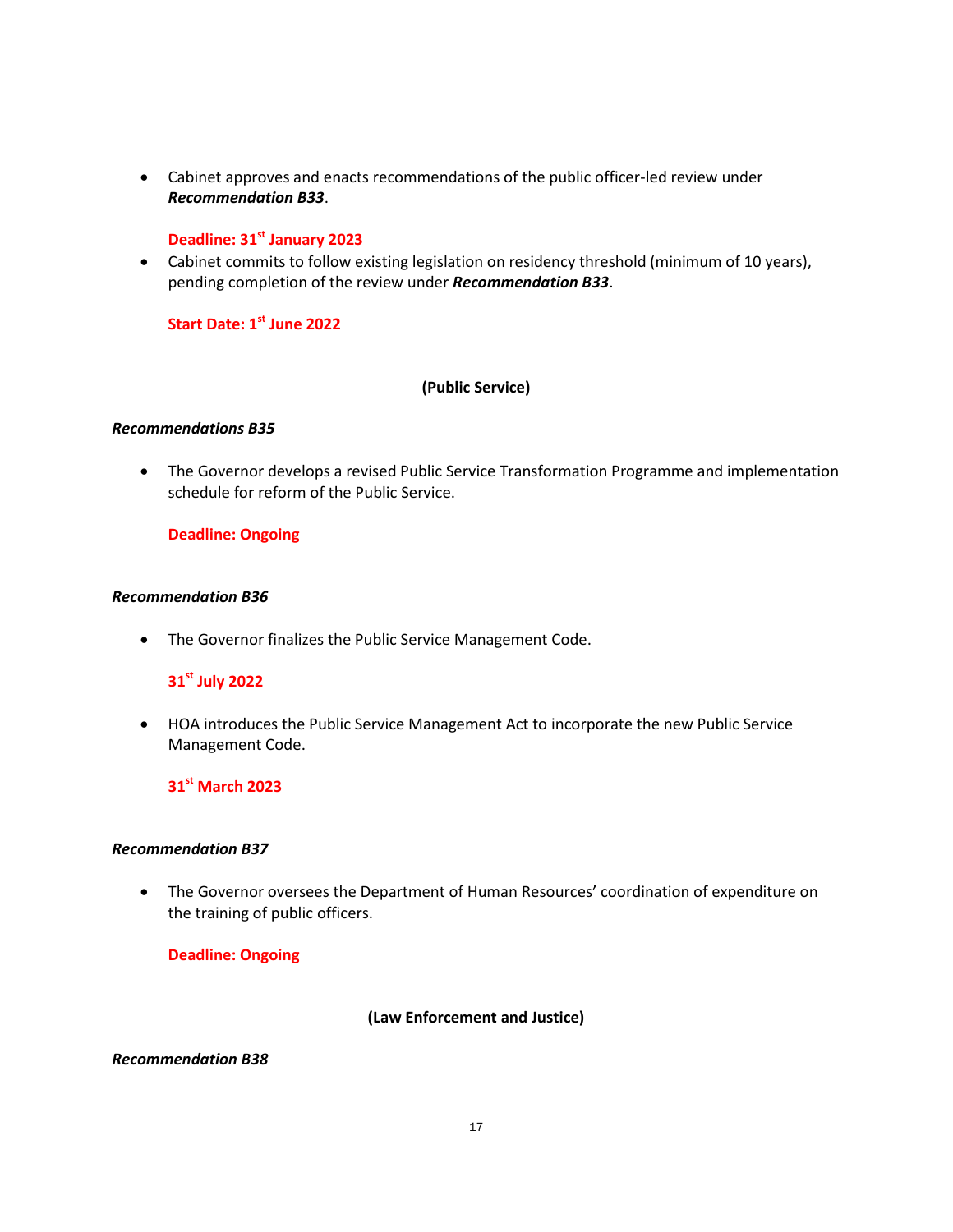The Governor, in consultation with the Premier, appoints a panel to conduct the review of the law enforcement and justice systems, which will form an element of the Constitutional Review, and will cover: (i) structure (including whether the front-line law enforcement agencies should have a lead agency, and which it should be, and under which arm(s) of government should law enforcement lie; and, particularly, where responsibility for border control should lie); (ii) resources and funding; (iii) conduct and standards; and (iv) terms and conditions. The law enforcement agencies covered in the review are the Royal Virgin Islands Police Force, Financial Investigation Agency, HM Customs, Immigration Department, Prison Service, Office of the Director of Public Prosecutions and the Attorney General's Chambers and/or the courts. The completed report will be presented to the Governor and Premier.

**Start date: 31st July 2022**

**Completion date: 31st March 2023**

#### *Recommendation B39*

 The Governor appoints an independent agency to conduct full vetting of all HM Customs and Immigration Department Officers, and if necessary, officers of the Royal Virgin Islands Police Force and the Prison Service.

**Deadline: 31st July 2022**

#### *Recommendation B41*

 The Governor appoints a panel to ensure that the Royal Virgin Islands Police Force and, as necessary, other enforcement agencies, have the facilities and powers to prevent, monitor and detect crime, and prepare matters for prosecution, including by way of access to and use of modern scientific techniques and intelligence material. The panel can comprise representatives of e.g., the Attorney General, the Director of Public Prosecutions, the Police Commissioner, HM Customs Commissioner and the Chief Immigration Officer, with external expertise being brought in as and when required. The completed report setting out what is required will be presented to the Governor.

#### **Start date: 31st July 2022**

**Completion date: 31st December 2022**

#### *Recommendation B42*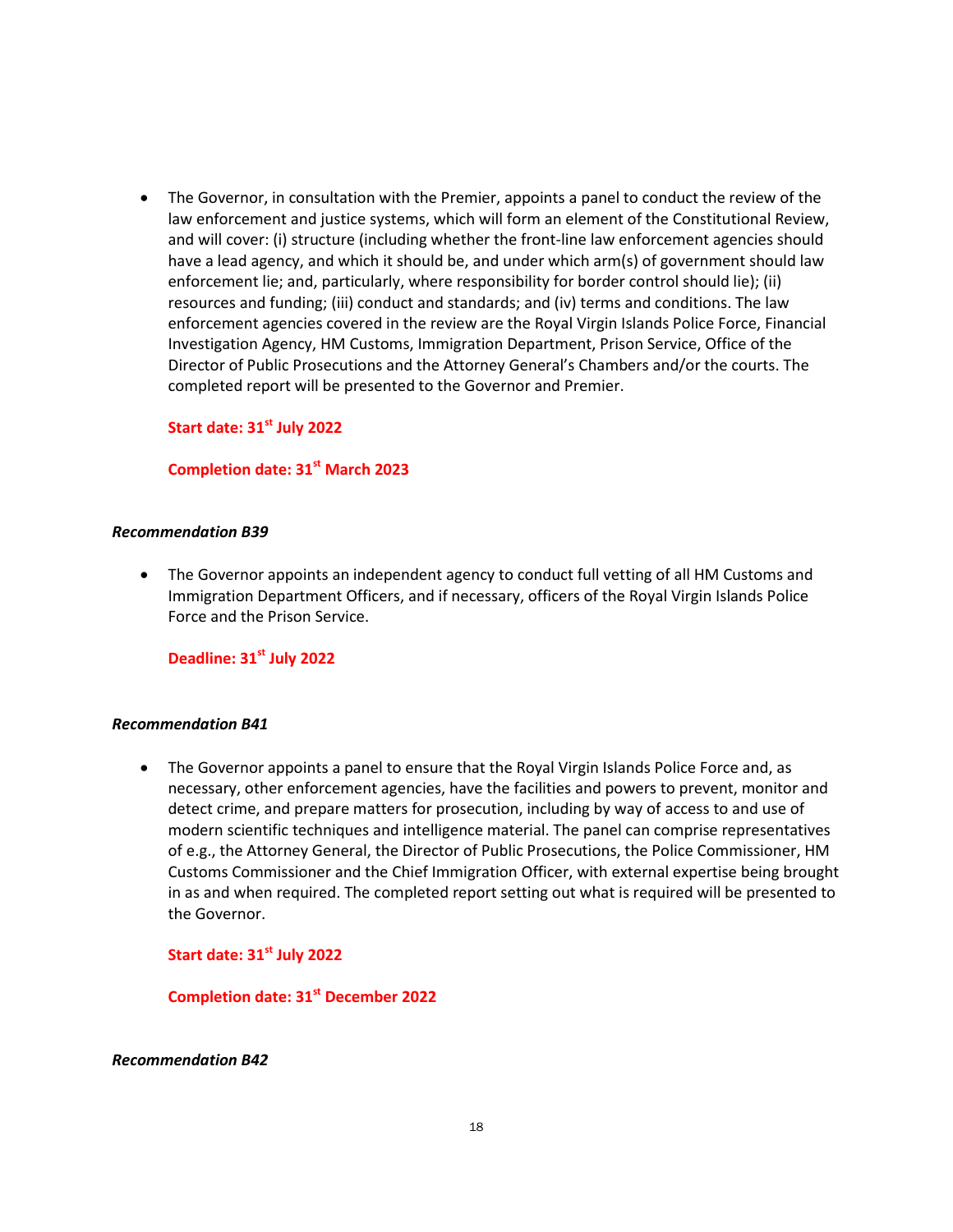HOA amends existing legislation in accordance with the recommendations of the Director of Public Prosecutions to update the Criminal Procedure Rules.

# **Deadline: 31st October 2022**

#### *Recommendation B43*

 HOA considers revisions to the Jury Act, in consultation with the Governor, to increase the size of the pool of jurors to ensure the jury system is effective.

# **Deadline: 31 st July 2022**

HOA considers granting the court wider powers to hear judge-only criminal trials.

# **Deadline: 30 th November 2022**

### *Recommendation B44*

 HOA approves additional financial resources to the Attorney General's Chambers to continue the current initiatives for revising, consolidating and publishing in readily accessible form the laws of the Territory.

### **Deadline: HOA will be advised by the Attorney General.**

#### **(Governance and Serious Dishonesty in Public Office)**

#### *Recommendations B45*

 Cabinet approves a reporting structure for the Complaints Commissioner to report to the Governor and Deputy Governor, as well as recommended response times to complaints, based on the recommendations of the Complaints Commissioner.

# **Deadline: 31st July 2022**

 Cabinet requires Complaints Commissioner to report annually to the HOA Standing Finance Committee to set out the extent to which there has been a response to her criticisms and recommendations.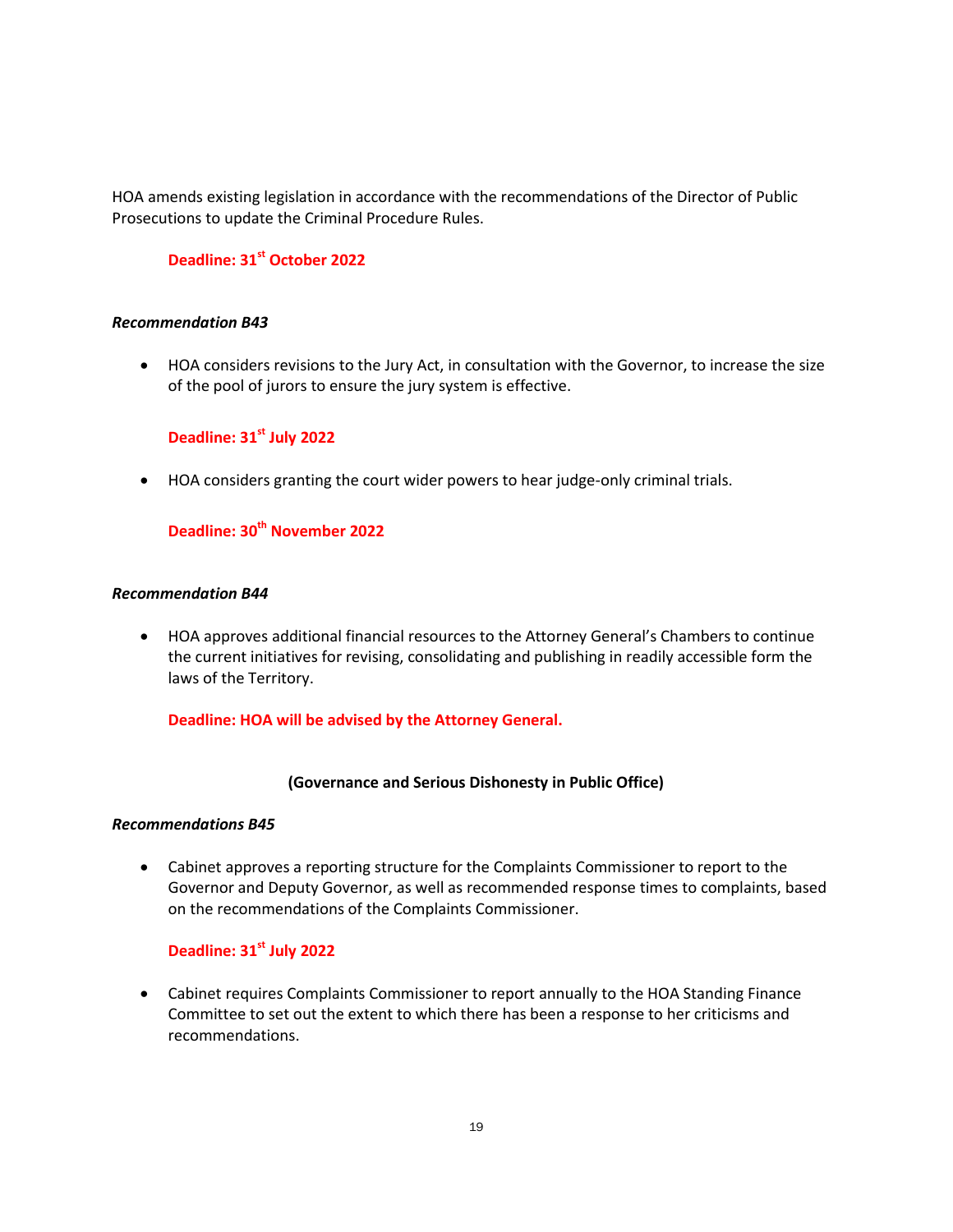### **Deadline: 31st July 2022**

#### **VI. OTHER REFORMS**

The Government of National Unity will undertake electoral reform as a part of the reform process.

### *Electoral reform*

 HOA amends existing legislation in consideration of the recommendations of the Supervisor of Elections' General Elections Report 2019 and the recommendations made by the Observer Mission, including those on campaign finance reform.

### **Deadline: 30th September 2022**

### **VII. PREPARATORY STEPS TO SUPPORT IMPLEMENTATION OF THE COI REPORT RECOMMENDATIONS**

The Government of National Unity considers the following preparatory steps critical for the implementation of the recommendations of the COI Report.

#### **Implementation**

 The Cabinet approves the Terms of Reference of the COI Report recommendations implementation unit.

# **Deadline: 15th June 2022**

 The Government, under the leadership of the Premier's Office, in cooperation with the Governor's Office, establishes a COI Report recommendations implementation unit.

### **Deadline: 15th July 2022**

• The Premier coordinates the development of an overall work programme and implementation schedule involving HOA, Cabinet and Ministries of Government to implement the COI Report recommendations in accordance with their respective responsibilities under the Constitution. The Governor will monitor delivery of the COI report recommendations in partnership with the Premier.

# **Deadline: 30th June 2022**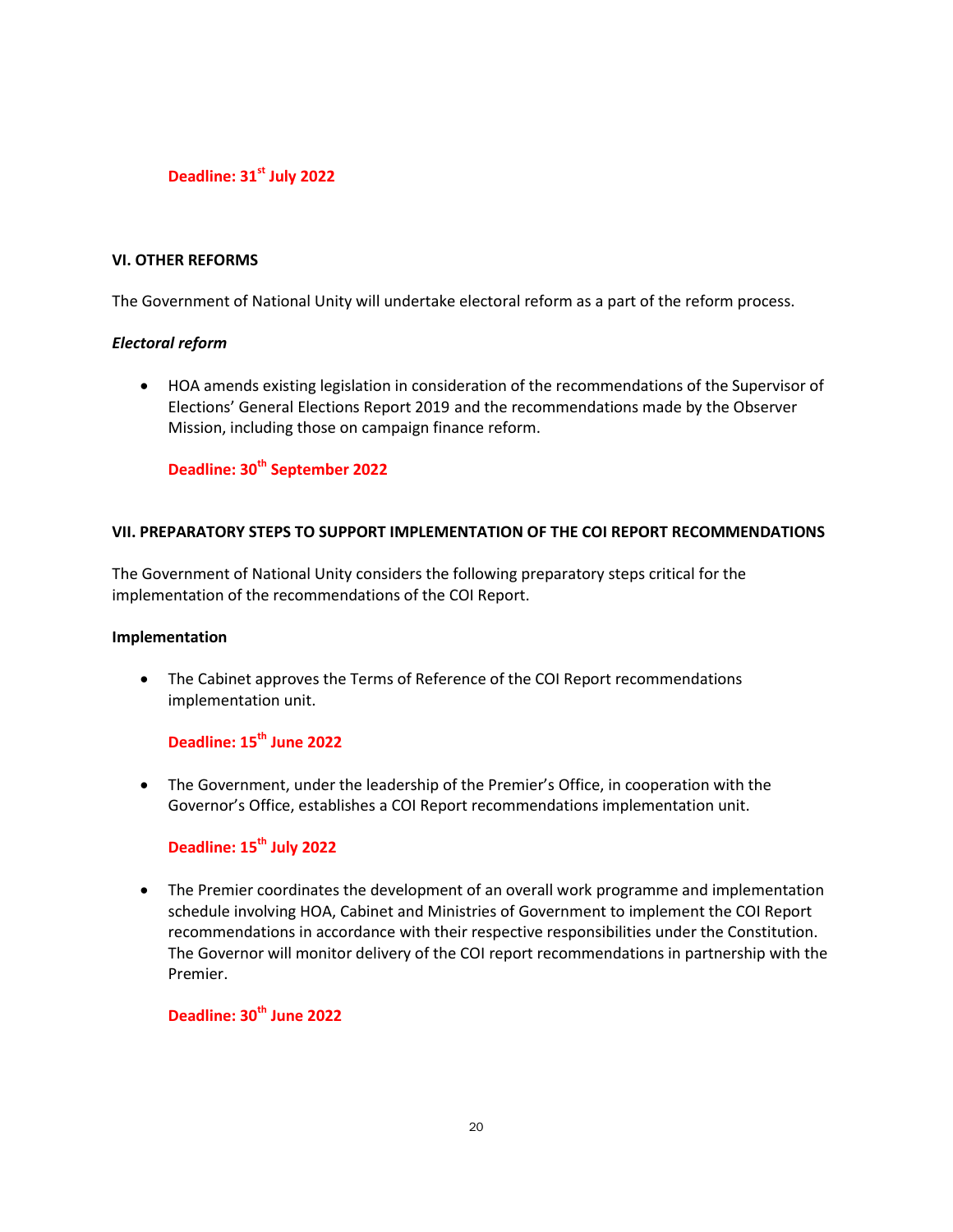HOA establishes a Reform Committee to ensure continuous follow-up by HOA on reform legislation.

# **Deadline: 30th June 2022**

 HOA, in consultation with Cabinet, the Premier and Governor, develops a legislative timetable for implementation of COI Report recommendations.

# **Deadline: 30th June 2022**

 Ministries of Government develop reform implementation plans for review by the Governor and Premier.

# **Deadline: 30th June 2022**

 Ministries continue implementation of new good governance legislation, including the Procurement Act, Contractor General Act and Integrity in Public Life Act.

# **Deadline: Ongoing**

### **Specialised funding for good governance and security**

- HOA approves funding requests by the Office of the Auditor General to effectively carry out its functions.
- HOA approves funding requests by the Internal Audit Department to effectively carry out its functions.
- HOA approves funding requests of all other reviewers, and subsequent actions taken by appropriate authorities to effectively carry out their functions.
- HOA approves funding requests by the Royal Virgin Islands Police Force to effectively carry out its functions.
- HOA approves funding requests by the office of the Director of Public Prosecutions to effectively carry out its functions.
- HOA approves funding requests by the Attorney General's Chambers to effectively carry out its functions.

# **VIII. ACCOUNTABILITY**

#### **Quarterly Reviews**

The Governor will conduct quarterly reviews over the course of the reform process. This will include consideration of: (i) implementation of the COI Report recommendations; (ii) the written quarterly reports from all individuals leading reviews, investigations and audits arising from the COI